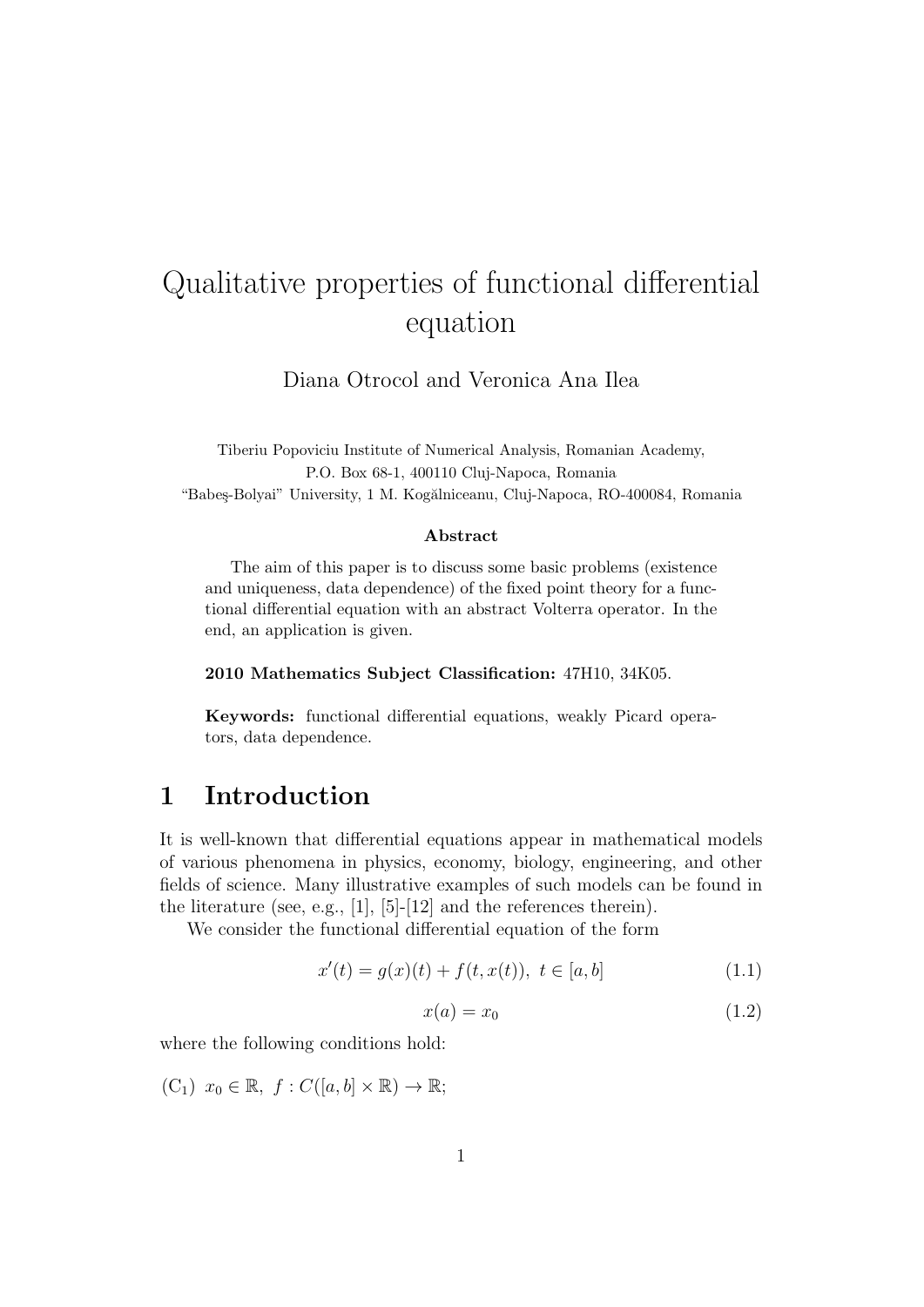$(C_2)$  there exists  $L_f > 0$  such that

$$
|f(t, u_1) - f(t, u_2)| \le L_f |u_1 - u_2|, \ \forall t \in [a, b], u_1, u_2 \in \mathbb{R};
$$

 $(C_3)$   $g: C([a, b], \mathbb{R}) \to C([a, b], \mathbb{R})$  is an abstract Volterra operator and there exists  $L_g > 0$  and  $\tau > 0$  with  $\tau > L_g + L_f$ , such that

 $||g(x) - g(y)||_{\tau} \le L_g ||x - y||_{\tau}, \ \forall x, y \in C([a, b], \mathbb{R}),$ 

with *∥·∥<sup>τ</sup>* is the Bielecki norm defined by

$$
||x||_{\tau} = \sup_{t \in [a,b]} (||x(t)|| e^{-\tau(t-a)}), \ \tau > 0.
$$

The present paper is motivated by a recent paper [13] where the author studied a differential equation with abstract Volterra operator of the form

$$
x'(t) = f(t, x(t), V(x)(t)), t \in [a, b].
$$

The aim of our paper is to apply the technique from  $[2]-[4]$ ,  $[10, 11]$ ,  $[17, 18]$  to a functional differential equation that includes an abstract Volterra operator.

The equation involving abstract Volterra operators have been investigated by many authors. The results on the existence and uniqueness, continuous dependence of solutions of Cauchy's problem and even more specialized topics can be found in [2], [13], [18] and the references therein.

The novelty of our paper consist in applying the weakly Picard operator technique for an equation written as a sum of two operators.

The paper is organized as follows. In section 2, we recall some definitions and results concerning the weakly Picard operator theory. In section 3 we prove first the existence and uniqueness theorem and then we obtain some properties regarding the data dependence of the solution. In the last section an example is given.

# **2 Preliminaries**

In this section we will use the terminologies and notations extracted from [14]-[16]. For the convenience of the reader some of them are recalled below.

Let  $(X, d)$  be a metric space and  $A: X \to X$  an operator. We denote by:  $F_A := \{x \in X \mid A(x) = x\}$  - the fixed points set of *A*;

*I*(*A*) :=  ${Y \subset X \mid A(Y) \subset Y, Y \neq \emptyset}$  - the family of the nonempty invariant subsets of *A*;

 $A^{n+1} := A \circ A^n$ ,  $A^0 = 1_X$ ,  $A^1 = A$ ,  $n \in \mathbb{N}$  the iterate operator of the operator *A*.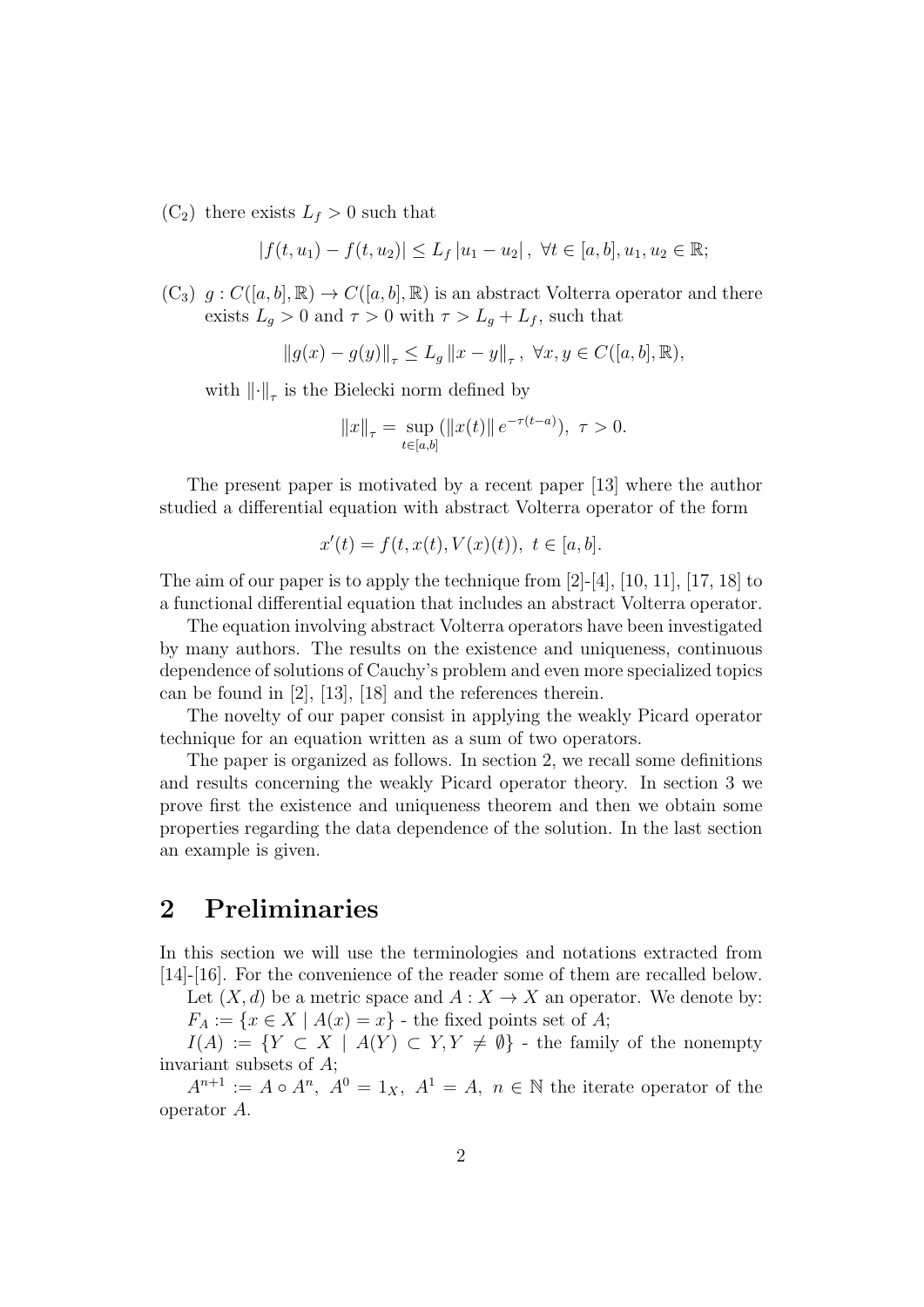**Definition 2.1** *Let*  $(X, d)$  *be a metric space. An operator*  $A: X \rightarrow X$  *is a Picard operator*  $(PO)$  *if there exists*  $x^* \in X$  *such that:* 

- $(i)$   $F_A = \{x^*\};$
- *(ii) the sequence*  $(A^n(x_0))_{n \in \mathbb{N}}$  *converges to*  $x^*$  *for all*  $x_0 \in X$ *.*

**Definition 2.2** *Let*  $(X,d)$  *be a metric space. An operator*  $A: X \to X$  *is a weakly Picard operator (WPO) if the sequence*  $(A<sup>n</sup>(x))_{n\in\mathbb{N}}$  *converges for all*  $x \in X$ *, and its limit ( which may depend on x ) is a fixed point of A.* 

**Definition 2.3** *If A is weakly Picard operator then we consider the operator A<sup>∞</sup> defined by*

$$
A^{\infty}: X \to X, \ A^{\infty}(x) := \lim_{n \to \infty} A^n(x).
$$

**Remark 2.4** *It is clear that*  $A^{\infty}(X) = F_A$ .

The following results are very useful in the sequel.

**Lemma 2.5** *Let*  $(X, d, \leq)$  *be an ordered metric space and*  $A: X \to X$  *an operator. We suppose that:*

- *(i) A is WPO;*
- *(ii) A is increasing.*

*Then, the operator*  $A^\infty$  *is increasing.* 

**Lemma 2.6** *(Abstract Gronwall lemma) Let*  $(X, d, \leq)$  *be an ordered metric space and*  $A: X \to X$  *an operator. We suppose that:* 

- *(i) A is WPO;*
- *(ii) A is increasing.*

*If we denote by*  $x_A^*$ *, the unique fixed point of A, then:* 

- $(a)$   $x \leq A(x) \Longrightarrow x \leq x_A^*;$
- $(b)$   $x \geq A(x) \Longrightarrow x \geq x_A^*$ .

**Lemma 2.7** *(Abstract comparison lemma) Let*  $(X, d, \leq)$  *an ordered metric space and*  $A, B, C: X \rightarrow X$  *be such that:* (*i*) *the operator*  $A, B, C$  *are WPOs;* (*ii*)  $A \leq B \leq C$ ; (*iii*) the operator *B is increasing. Then*  $x \leq y \leq z$  *implies that*  $A^{\infty}(x) \leq B^{\infty}(y) \leq C^{\infty}(z)$ *.*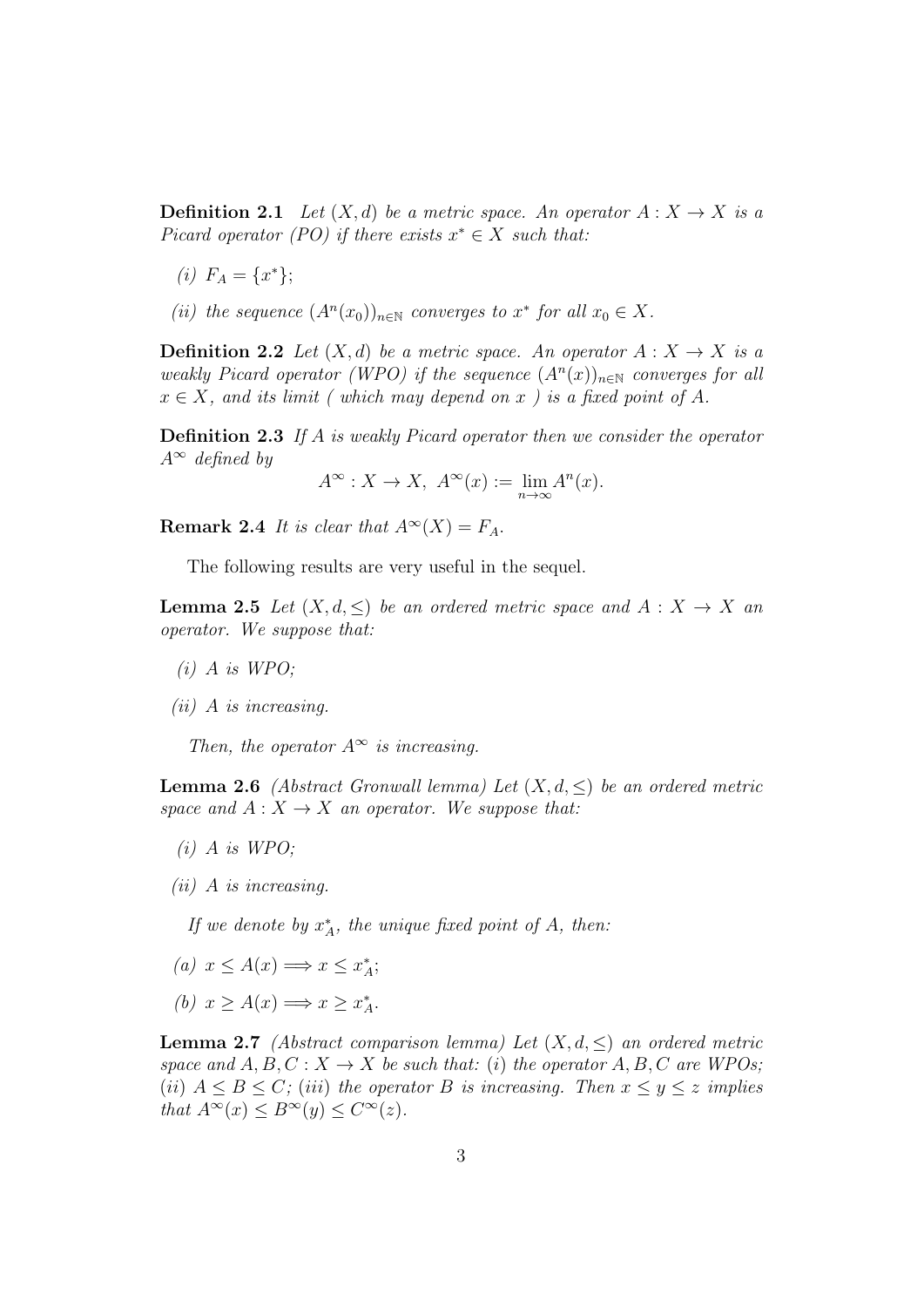Another important notion is

**Definition 2.8** *Let*  $(X, d)$  *be a metric space,*  $A: X \rightarrow X$  *be a weakly Picard operator and*  $c \in R^*_+$ *. The operator A is c-weakly Picard operator iff* 

$$
d(x, A^{\infty}(x)) \leq c d(x, A(x)), \ \forall x \in X.
$$

For the *c*-PO*<sup>s</sup>* and *c*-WPO*<sup>s</sup>* we have

**Lemma 2.9** *Let*  $(X, d)$  *be a metric space,*  $A, B: X \rightarrow X$  *be two operators. We suppose that:*

- *(i) A is c*-*PO* with  $F_A = \{x_A^*\};$
- *(ii) there exists*  $\eta \in \mathbb{R}_+^*$  *such that*  $d(A(x), B(x)) \leq \eta$ ,  $\forall x \in X$ .
	- $If x^*_{B} \in F_B, then d(x^*_{B}, x^*_{A}) \leq c\eta.$

**Lemma 2.10** *Let*  $(X, d)$  *be a metric space,*  $A, B: X \rightarrow X$  *be two operators. We suppose that:*

- *(i) the operators A and B are c*-*WPO*<sup>*s*</sup>;
- *(ii) there exists*  $\eta \in \mathbb{R}_+^*$  *such that*  $d(A(x), B(x)) \leq \eta$ ,  $\forall x \in X$ .

*Then*  $H_d(F_A, F_B) \leq c\eta$ , where  $H_d$  stands for the Pompeiu-Hausdorff func*tional with respect to d.*

The following result is the characterization theorem of weakly Picard operators.

**Theorem 2.11** *An operator A is a weakly Picard operator if and only if there exists a partition of*  $X, X = \bigcup$ *λ∈*Λ *Xλ, such that*

- *(a)*  $X_\lambda$  ∈ *I*(*A*)*,*  $\forall \lambda \in \Lambda$ ;
- *(b)*  $A|_{X_{\lambda}} : X_{\lambda} \to X_{\lambda}$  *is a Picard operator,*  $\forall \lambda \in \Lambda$ .

For some examples of WPOs see [14]-[16].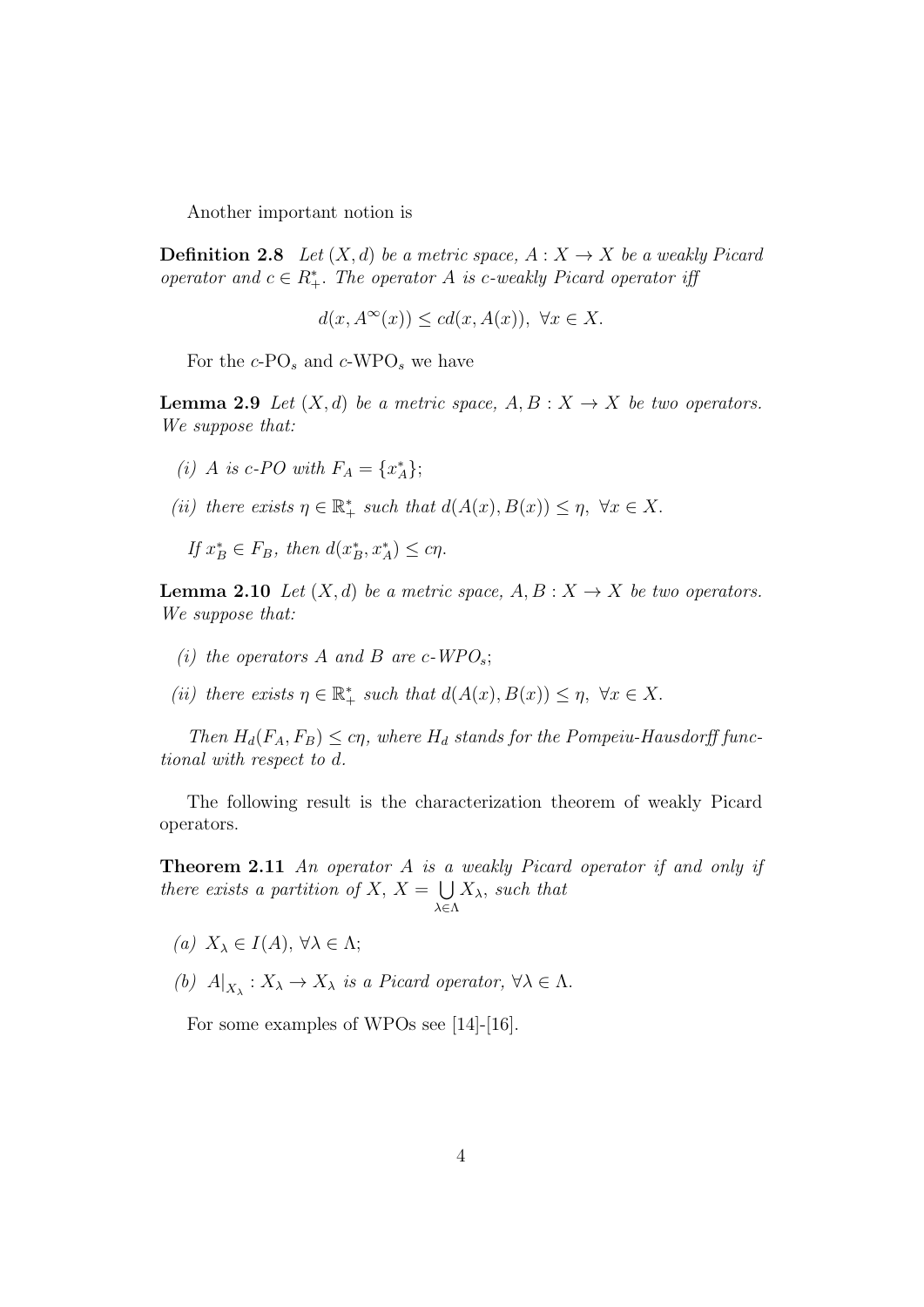### **3 Main result**

We remark that if  $x \in C^1([a, b], \mathbb{R})$  is a solution of the problem  $(1.1)$ – $(1.2)$ , then *x* is a solution of

$$
x(t) = x_0 + \int_a^t g(x)(s)ds + \int_a^t f(s, x(s))ds, \ t \in [a, b]
$$
 (3.1)

and if  $x \in C([a, b], \mathbb{R})$  is a solution of  $(3.1)$  then  $x \in C^1([a, b], \mathbb{R})$  and is a solution of  $(1.1)$ – $(1.2)$ . Also, if  $x \in C^1([a, b], \mathbb{R})$  is a solution of  $(1.1)$ , then *x* is a solution of

$$
x(t) = x(a) + \int_{a}^{t} g(x)(s)ds + \int_{a}^{t} f(s, x(s))ds, \ t \in [a, b]
$$
 (3.2)

and if  $x \in C([a, b], \mathbb{R})$  is a solution of (3.2) then  $x \in C^1([a, b], \mathbb{R})$  and is a solution of  $(1.1)$ .

Let us consider the following operators  $B_f$ ,  $E_f$  :  $C([a, b], \mathbb{R}) \rightarrow C([a, b], \mathbb{R})$ defined by  $B_f(x)(t) :=$  the right hand side of (3.1) and  $E_f(x)(t) :=$  the right hand side of  $(3.2)$ .

The first result of the paper is the following:

**Theorem 3.1** *We suppose that the conditions*  $(C_1)$ *,*  $(C_2)$  *and*  $(C_3)$  *are satisfied. Then*

- (a) the problem  $(1.1)$ – $(1.2)$  has in  $C([a, b], \mathbb{R})$  a unique solution;
- *(b) the operator*  $B_f$  *is PO in*  $C([a, b], \mathbb{R})$ ;
- *(c) the operator*  $E_f$  *is WPO in*  $C([a, b], \mathbb{R})$ *.*

**Proof.** Consider on  $X = C([a, b], \mathbb{R})$  the Bielechi norm  $\|\cdot\|_{\tau}$  defined by  $||x||_{\tau} = \sup$ *t∈*[*a,b*]  $(\Vert x(t) \Vert e^{-\tau(t-a)}), \tau > 0$ . For  $x_0 \in \mathbb{R}$ , we consider

$$
X_{x_0} := \{ x \in C[a, b] | x(a) = x_0 \}.
$$

We remark that  $X = \cup$  $\bigcup_{x_0 \in \mathbb{R}} X_{x_0}$  is a partition of *C*[*a, b*] and

- (1) *B*<sub>*f*</sub>(*X*) ⊂ *X*<sub>*x*0</sub> and *E<sub><i>f*</sub>(*X*<sub>*x*0</sub>) ⊂ *X*<sub>*x*0</sub></sub>,  $\forall$ *x*<sub>0</sub> ∈ ℝ;
- $(B_f | X_{x_0} = E_f | X_{x_0}, \ \forall x_0 \in \mathbb{R}.$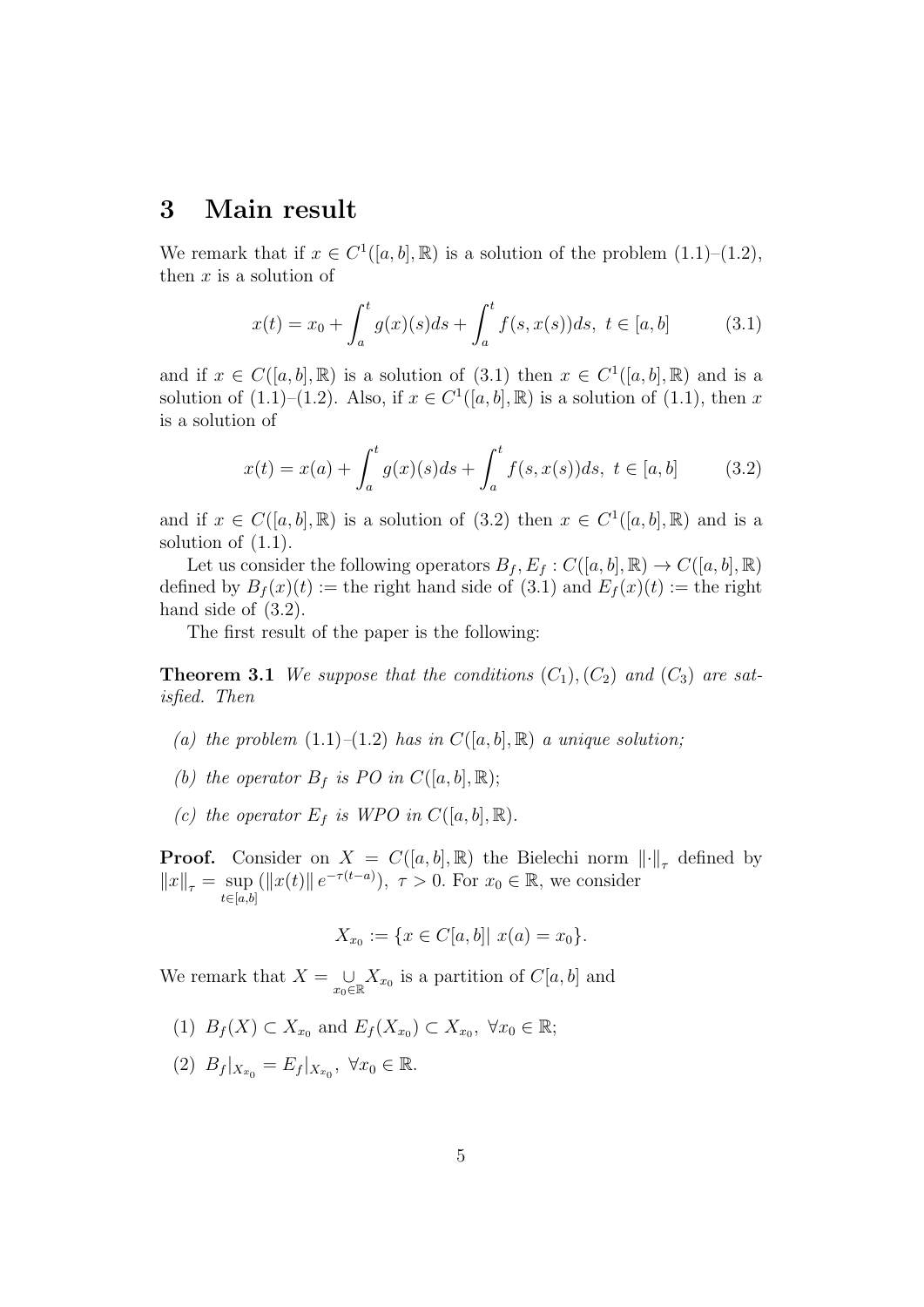We have

$$
||B_f(x) - B_f(y)||_{\tau} \le \frac{1}{\tau} (L_g + L_f) ||x - y||_{\tau}, \ \forall x, y \in X.
$$

On the other hand, for a suitable choice of  $\tau > 0$  such that  $\frac{1}{\tau}(L_g +$  $L_f$   $\leq$  1, we have that  $B_f$  is a contraction in  $(X, \|\cdot\|_{\tau})$ . So we have  $(a)$  and (*b*). Moreover the operator  $E_f|_{X_{x_0}}: X_{x_0} \to X_{x_0}$  is a contraction and from characterization theorem of WPO (theorem 2.11) we have that  $E_f$  is  $c$ -WPO with  $c = \left[1 - \frac{1}{\tau}\right]$  $\frac{1}{\tau} (L_g + L_f)]^{-1}$ .

Next we study the relation between the solution of the problem  $(1.1)$ – $(1.2)$ and the subsolution of the same problem. We have

**Theorem 3.2** *(Theorem of Caplygin type)We suppose that: ˇ*

- (a) the conditions  $(C_1)$ ,  $(C_2)$  and  $(C_3)$  are satisfied;
- *(b)*  $f(x, \cdot) : \mathbb{R} \to \mathbb{R}$  *is increasing*;
- $(c)$   $q: C([a, b], \mathbb{R}) \rightarrow C([a, b], \mathbb{R})$  *is increasing.*

Let  $x$  be a solution of equation (1.1) and  $y$  a solution of the inequality

$$
y'(t) \le g(y)(t) + f(t, y(t)), \ t \in [a, b].
$$

*Then*  $y(a) \leq x(a)$  *implies that*  $y \leq x$ *.* 

**Proof.** We have the following two relations

$$
x = E_f(x)
$$
 and  $y \leq E_f(y)$ .

From the conditions  $(C_1)$ ,  $(C_2)$  and  $(C_3)$  follows that the operator  $E_f$  is WPO. Also, from conditions b) and c) we have that  $E_f$  is an increasing operator. Applying lemma 2.5 we obtain that  $E_f^{\infty}$  is increasing. Let  $x_0 \in \mathbb{R}$ , then we denote by  $\widetilde{x}_0$  the following function

$$
\widetilde{x}_0 : [a, b] \to \mathbb{R}, \widetilde{x}_0(t) = x_0, \ \forall t \in [a, b]. \tag{3.3}
$$

From theorem 3.1 we have that  $E_f(X_{x_0}) \subset X_{x_0}$ ,  $\forall x_0 \in \mathbb{R}$ .  $E_f|_{X_{x_0}}$  is a contraction and since  $\widetilde{x}_0 \in X_{x_0}$  then

$$
E_f^{\infty}(\widetilde{x}_0) = E_f^{\infty}(y), \ \forall y \in X_{x_0}.
$$

Let  $y \leq E_f(y)$ , since  $E_f$  is increasing, from Gronwall lemma (lemma 2.6) we get  $y \le E_f^{\infty}(y)$ . Also,  $y, \tilde{y}(a) \in X_{y(a)}$ , so  $E_f^{\infty}(y) = E_f^{\infty}(\tilde{y}(a))$ . But  $y(a) \le x(a)$ ,  $E_f^{\infty}$  is increasing and  $E_f^{\infty}(\tilde{x}(a)) = E_f^{\infty}(x) = x$ . So

$$
y \le E_f^{\infty}(y) = E_f^{\infty}(\widetilde{y}(a)) \le E_f^{\infty}(\widetilde{x}(a)) = x.
$$

So the proof is completed.

Now we study the monotony of the system  $(1.1)$ – $(1.2)$  with respect to f. For this we use lemma 2.7.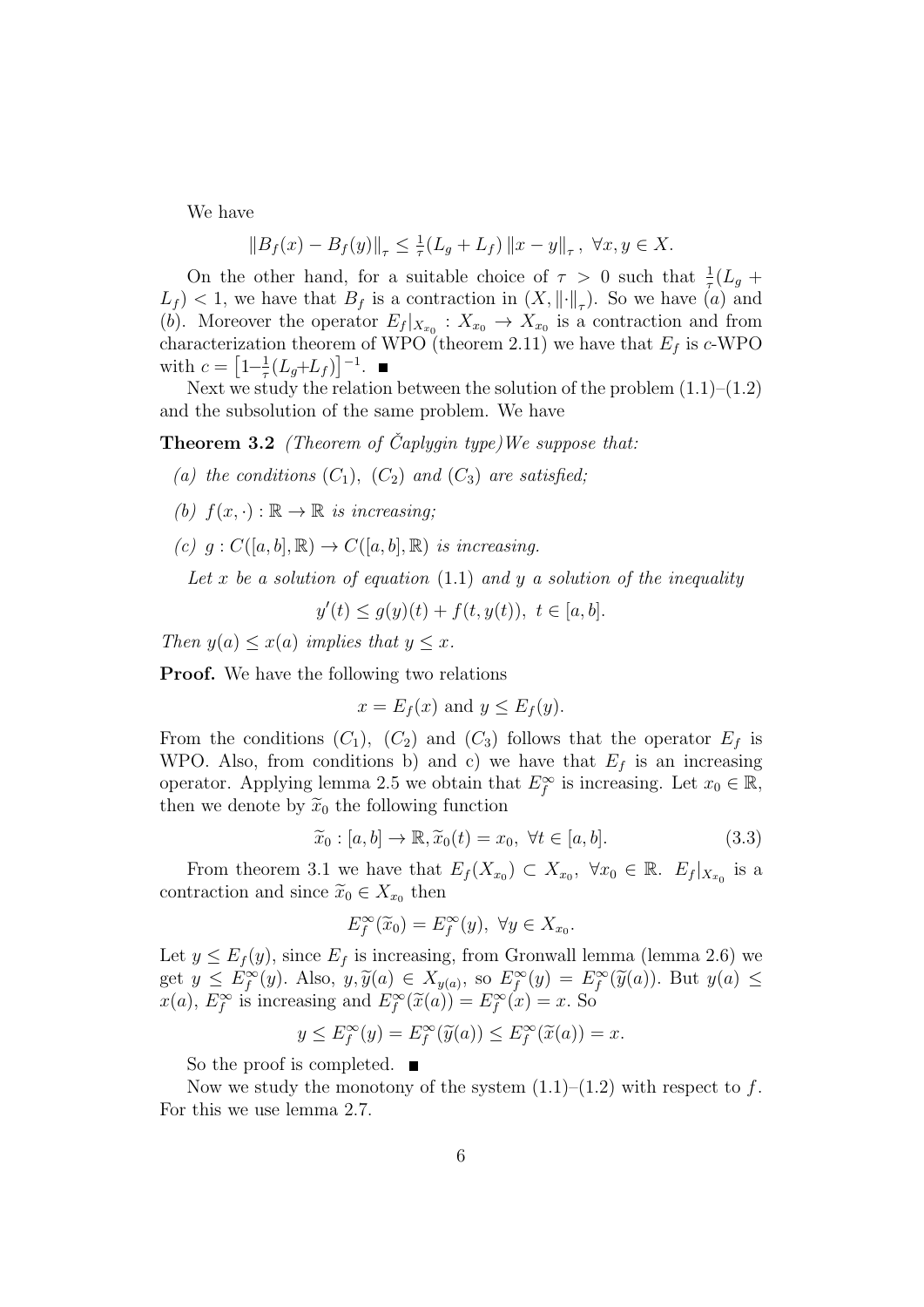**Theorem 3.3** *(Comparison theorem)* We suppose that  $f_i \in C([a, b] \times \mathbb{R}, \mathbb{R}), i =$ 1, 2, 3 *satisfy the conditions*  $(C_1)$ ,  $(C_2)$  *and*  $(C_3)$ *. Furthermore, we suppose that:*

- *(i)*  $f_1$  ≤  $f_2$  ≤  $f_3$  *and*  $g_1$  ≤  $g_2$  ≤  $g_3$ ;
- $(iii)$   $f_2(t, \cdot) : \mathbb{R} \to \mathbb{R}$  *is increasing*;
- $(iii)$   $q_2: C([a, b], \mathbb{R}) \rightarrow C([a, b], \mathbb{R})$  *is increasing.*

Let  $x_i \in C^1([a, b], \mathbb{R})$  *be a solution of the equation* 

$$
x'_{i}(t) = g_{i}(x)(t) + f_{i}(t, x(t)), \ t \in [a, b] \ and \ i = 1, 2, 3.
$$

*If*  $x_1(a) \le x_2(a) \le x_3(a)$  *then*  $x_1 \le x_2 \le x_3$ .

**Proof.** From theorem 3.1 we have that the operators  $E_{f_i}, i = 1, 2, 3$ , are WPO<sub>s</sub>. From the condition (ii) the operator  $E_{f_2}$  is monotone increasing. From the condition (i) it follows that  $E_{f_1} \leq E_{f_2} \leq E_{f_3}$ .

Let  $\tilde{x}_i(a) \in C([a, b], \mathbb{R})$  be defined by  $\tilde{x}_i(a)(t) = x_i(a), \forall t \in [a, b]$ . It is clear that

$$
\widetilde{x}_1(a)(t) \le \widetilde{x}_2(a)(t) \le \widetilde{x}_3(a)(t), \ \forall t \in [a, b].
$$

From lemma 2.7 we have that  $E_{f_1}^{\infty}(\widetilde{x}_1(a)) \leq E_{f_2}^{\infty}(\widetilde{x}_2(a)) \leq E_{f_3}^{\infty}(\widetilde{x}_3(a))$ .

But  $x_i = E_i^{\infty}(\tilde{x}_i(a))$ ,  $i = 1, 2, 3$  and therefore applying lemma 2.7 we get that  $x_1 \leq x_2 \leq x_3$ .

Consider the Cauchy problem  $(1.1)$ – $(1.2)$  and suppose the conditions of the theorem 3.1 are satisfied. Denote by  $x^*(\cdot; x_0, g, f)$ , the solution of this problem. We have the following result:

**Theorem 3.4** *(Data dependence theorem)* We suppose that  $x_{0i}, g_i, f_i$ ,  $i = 1, 2$  *satisfy the conditions*  $(C_1), (C_2)$  *and*  $(C_3)$ *. Furthermore, we suppose that there exists*  $\eta_i > 0, i = 1, 2, 3$  *such that* 

 $f(i)$   $|x_{01}(t) - x_{02}(t)| \leq \eta_1, \forall t \in [a, b];$ 

(*ii*) 
$$
|g_1(u) - g_2(u)| \leq \eta_2, \forall t \in [a, b], u \in C([a, b], \mathbb{R});
$$

*(iii)*  $|f_1(t, v) - f_2(t, v)| \leq \eta_3, \forall t \in [a, b], v \in \mathbb{R};$ 

*Then*

$$
||x_1^*(t; x_{01}, g_1, f_1) - x_2^*(t; x_{02}, g_2, f_2)|| \leq \frac{\eta_1 + (b-a)(\eta_2 + \eta_3)}{1 - \frac{1}{\tau}(L_g + L_f)},
$$

*where*  $x_i^*(t; x_{0i}, g_i, f_i), i = 1, 2$  *are the solution of the problem*  $((1.1))-(1.2)$ with respect to  $x_{0i}, g_i, f_i, L_f = \max\{L_{f_1}, L_{f_2}\}$  and  $L_g = \max\{L_{g_1}, L_{g_2}\}.$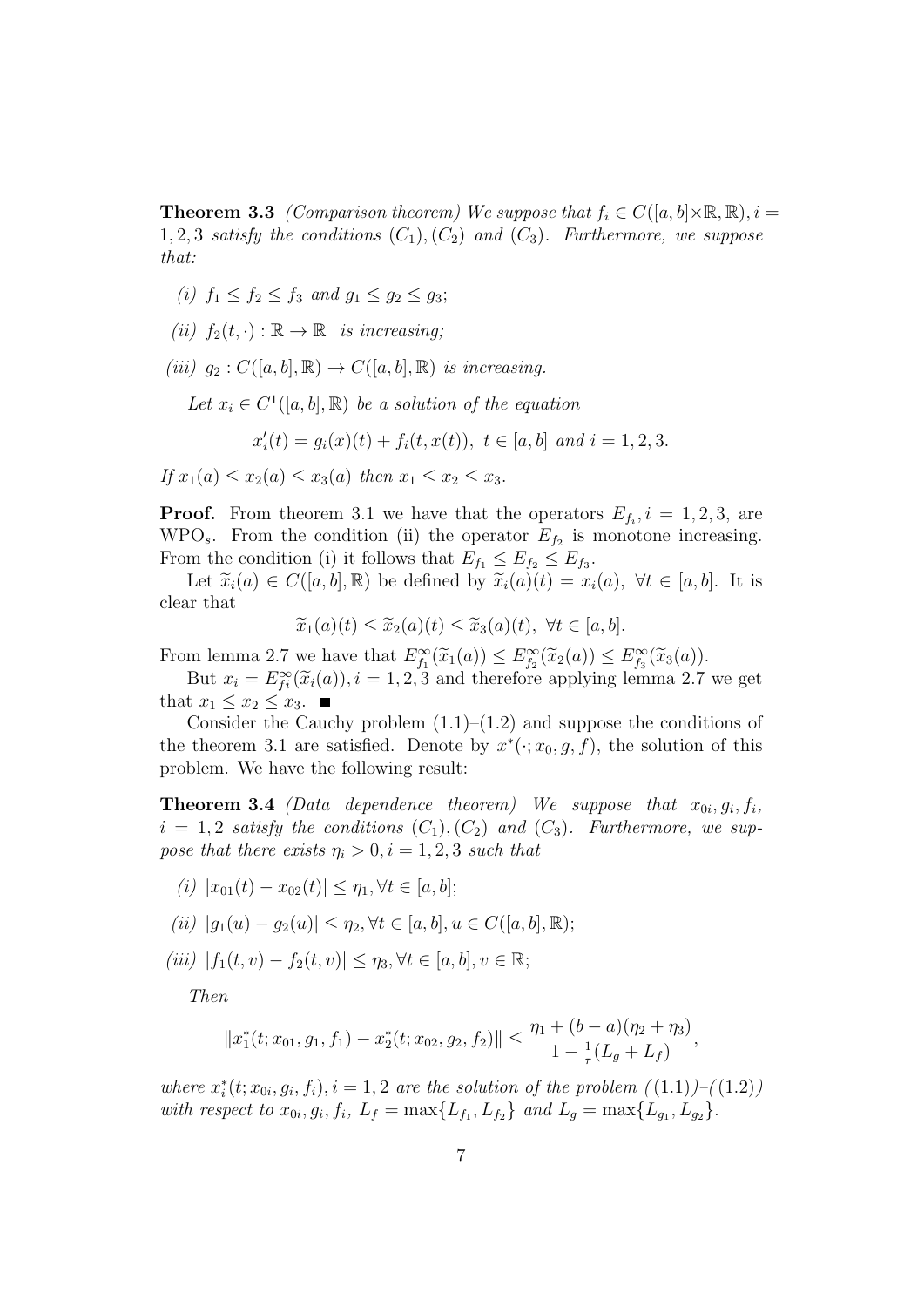**Proof.** Consider the operators  $B_{x_0i,g_i,f_i} = x_{0i} + \int_a^t g_i(x)(s)ds + \int_a^t f_i(s,x(s))ds, i =$ 1, 2. From theorem 3.1 these operators are  $c_i$ -PO<sub>s</sub> with  $c_i = \left[1 - \frac{1}{\tau}\right]$  $\frac{1}{\tau}(L_g + L_f)\right]^{-1}$ . On the other hand

$$
||B_{x_{01},g_1,f_1}(x) - B_{x_{02},g_2,f_2}(x)|| \leq \eta_1 + (b-a)(\eta_2 + \eta_3), \forall x \in C[a,b].
$$

Now the proof follows from lemma 2.9.  $\blacksquare$ 

Applying lemma 2.10 we have the theorem:

**Theorem 3.5** *We suppose that*  $f_1$  *and*  $f_2$  *satisfy the conditions*  $(C_1)$ *,*  $(C_2)$ *and*  $(C_3)$ *. Let*  $S_{E_{f_1}}$ ,  $S_{E_{f_2}}$  *be the solution set of system* (1.1) *corresponding to f*<sub>1</sub> *and f*<sub>2</sub>*. Suppose that there exists*  $\eta_i > 0, i = 1, 2$ *, such that* 

$$
|g_1(u) - g_2(u)| \le \eta_1 \text{ and } |f_1(t, v) - f_2(t, v)| \le \eta_2 \tag{3.4}
$$

*for all*  $t \in [a, b], u \in C([a, b], \mathbb{R}), v \in \mathbb{R}$ *. Then* 

$$
H_{\|\cdot\|_C}(S_{E_{f_1}}, S_{E_{f_2}}) \leq \frac{(b-a)(\eta_1 + \eta_2)}{1 - \frac{1}{\tau}(L_g + L_f)},
$$

where  $L_f = \max\{L_{f_1}, L_{f_2}\}, L_g = \max\{L_{g_1}, L_{g_2}\}$  and  $H_{\|\cdot\|_C}$  denotes the Pompeiu-*Hausdorff functional with respect to*  $|| \cdot ||_C$  *on*  $C[a, b]$ *.* 

# **4 Application**

Next we give an application concerning the results from the main section.

**Example 4.1** *Consider the following functional-differential equation (see [6])*

$$
x'(t) = \int_0^t K(t, s, x(s), x(\lambda s)) ds + f(t, x(t)), t \in [0, 1].
$$
 (4.1)

For this equation the conditions  $(C_1)$ - $(C_3)$  have the form

 $(a) \lambda \in (0,1), K : C([0,1] \times [0,1] \times \mathbb{R}^2) \to \mathbb{R}, f : C([0,1] \times \mathbb{R}) \to \mathbb{R};$ 

(b) there exists  $L_f > 0$  such that

$$
|f(t, u_1) - f(t, u_2)| \le L_f |u_1 - u_2|, \ \forall t \in [0, 1], u_1, u_2 \in \mathbb{R};
$$

(c) there exists  $L_K > 0$  such that

$$
|K(t, s, u_1, u_2) - K(t, s, v_1, v_2)| \le L_g(|u_1 - v_1| + |u_2 - v_2|),
$$
  

$$
\forall t, s \in [0, 1], u_1, v_1, u_2, v_2 \in \mathbb{R};
$$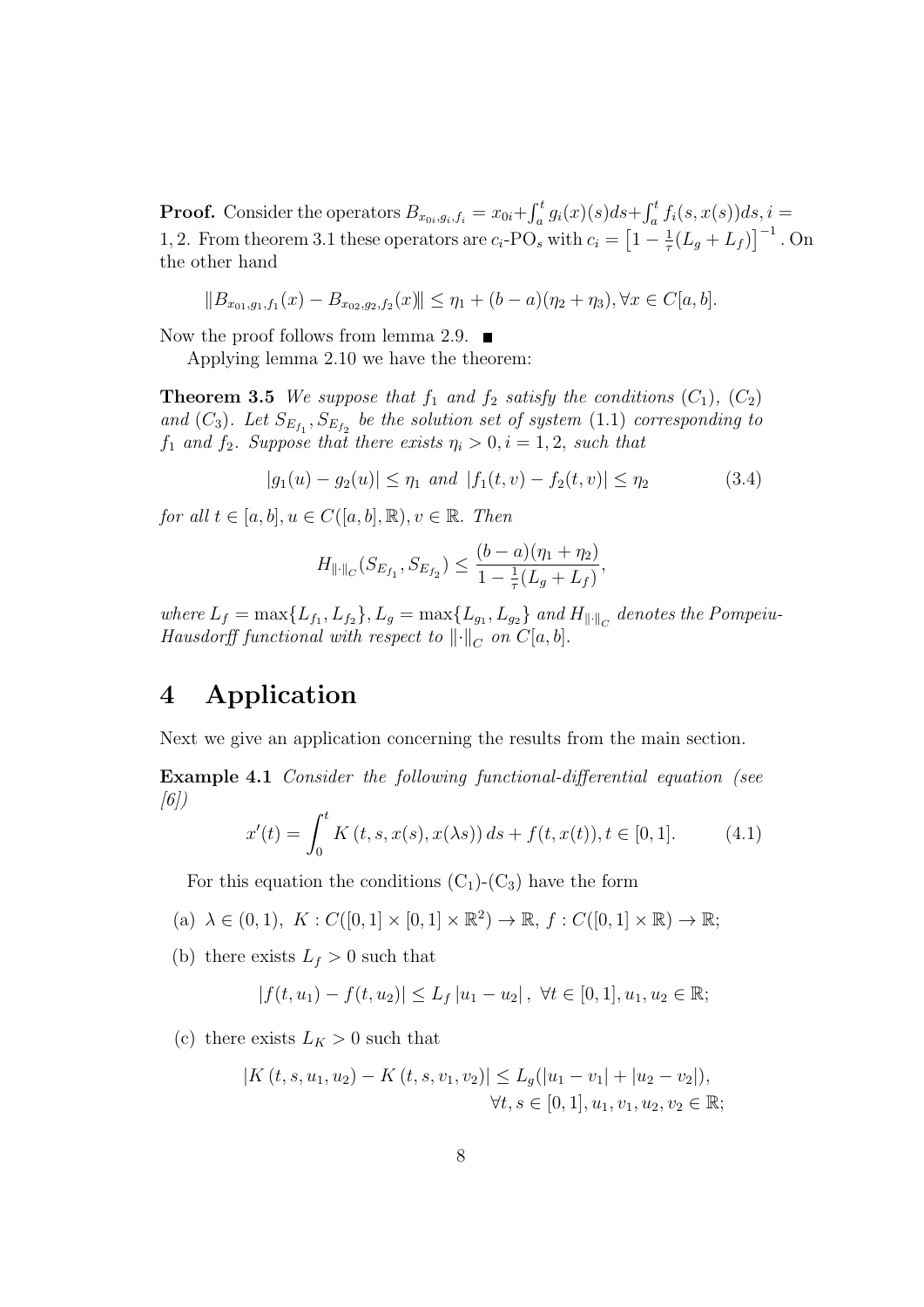(d) there exists  $\tau > 0$  such that  $\frac{2L_K}{\tau^2} + \frac{L_f}{\tau} \leq 1$ .

If  $x \in C^1([0,1], \mathbb{R})$  is a solution of  $(4.1)$ , then *x* is a solution of

$$
x(t) = x(0) + \int_0^t \int_0^p K(p, s, x(s), x(\lambda s)) ds dp + \int_0^t f(s, x(s)) ds, \ t \in [0, 1]
$$
\n(4.2)

and if  $x \in C([0,1], \mathbb{R})$  is a solution of  $(4.2)$  then  $x \in C^1([0,1], \mathbb{R})$  and is a solution of (4.1).

Let us consider the following operator  $E_f$ :  $C([0, 1], \mathbb{R}) \to C([0, 1], \mathbb{R})$  defined by

$$
E_f(x)(t) := x(0) + \int_0^t \int_0^p K(p, s, x(s), x(\lambda s)) ds dp + \int_0^t f(s, x(s)) ds, t \in [0, 1].
$$

Consider on  $X = C([0,1], \mathbb{R})$  the Bielecki norm  $\lVert \cdot \rVert_{\tau}$  defined by  $\lVert x \rVert_{\tau} =$  $\sup$  ( $||x(t)||e^{-\tau t}$ ), with  $\tau > 0$  from (d). For  $\alpha \in \mathbb{R}$ , we consider  $X_{\alpha} := \{x \in \mathbb{R}^d : |f(x)| \leq \alpha \}$ *t∈*[0*,*1]  $C[0, 1] | x(0) = \alpha$ .

We remark that  $X = \cup$ *α∈*R *X*<sup>*α*</sup> is a partition of *C*[0*,* 1] and  $E_f(X_\alpha) \subset$  $X_{\alpha}$ ,  $\forall \alpha \in \mathbb{R}$ . From the conditions of theorem 3.1 we have that the operator  $E_f$  is WPO in  $C([0,1], \mathbb{R})$ . Also one can apply the theorems 3.2, 3.3 and 3.5 for the study of Caplygin inequalities, monotony and data dependence of the solution of equation (4.1).

# **Acknowledgements**

The work of the second author was partially supported by a grant of the Romanian National Authority for Scientific Research, CNCS – UEFISCDI, project number PN-II-ID-PCE-2011-3-0094.

# **References**

- [1] N. V. Azbelev (ed), *Functional-differential equations* (Russian), Perm. Politekh. Inst., Perm, 1985.0931083
- [2] C. CORDUNEANU, Abstract Volterra equations (a survey). Nonlinear operator theory, *Math. Comput. Modelling* **32**(2000), 1503– 1528.1800673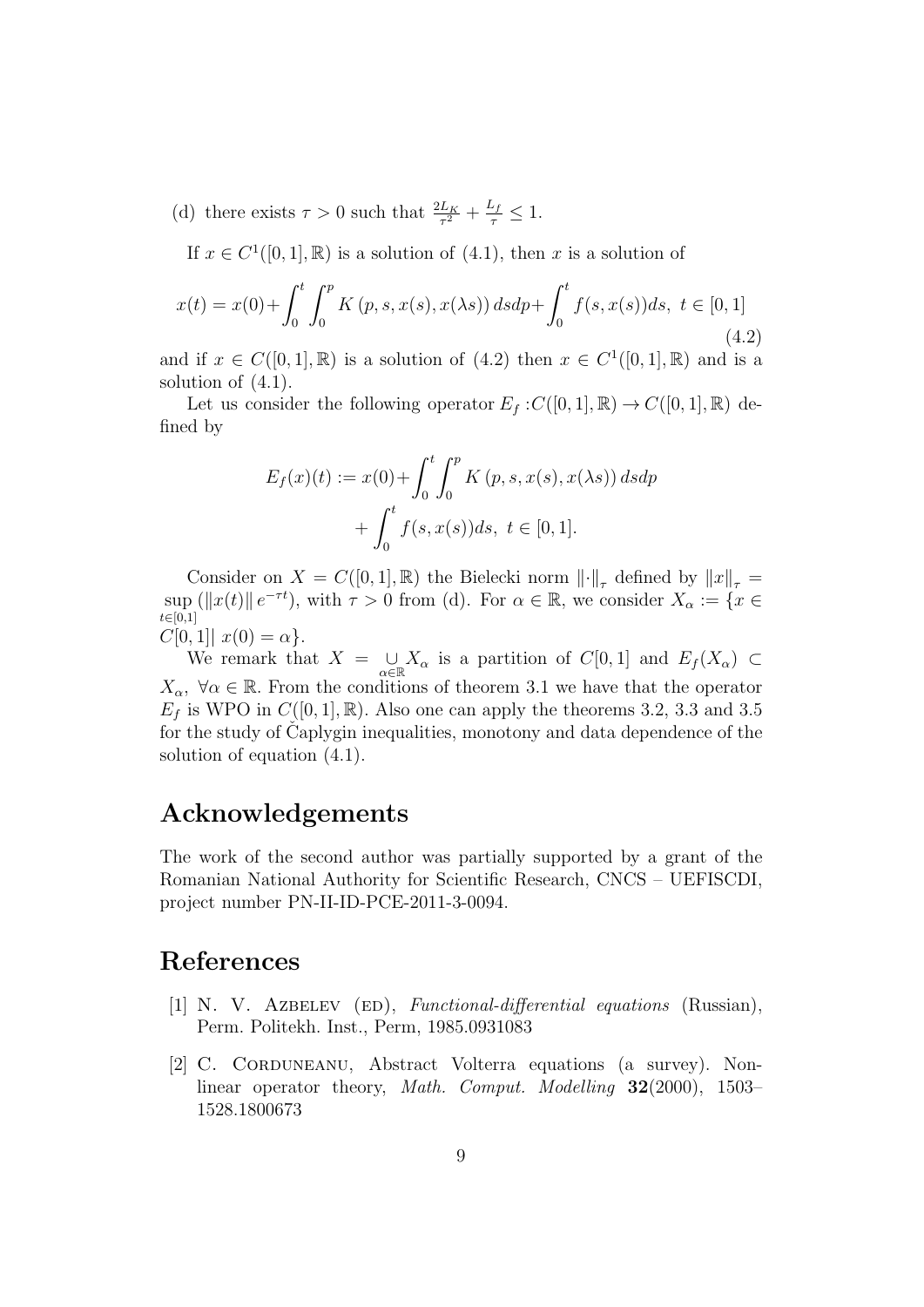- [3] M. DOBRITOIU AND A-M. DOBRITOIU, *A functional-integral equation via weakly Picard operators (Proc. of the WSEAS 13th International Conf. on Computers, Rodos, Greece, July 23-25, 2009)*, WSEAS Press, 159–162.
- [4] M. DOBRITOIU, I. A. RUS AND M. A. SERBAN, An integral equation arising from infectious diseases, via Picard operators, *Stud. Univ. Babe¸s-Bolyai Math.* **5**2(2007), No. 3, 81–94.2368059
- [5] D. Guo, V. Lakshmikantham and X. Liu, *Nonlinear integral equations in abstract spaces*, Kuwer Academic Publishers Group, Dordrecht, 1996.1418859
- [6] V. A. Ilea, *Differential equation of first order with mixed-type argument*, Cluj University Press, Cluj-Napoca, 2006 (in Romanian).
- [7] A. ISERLES, On the generalized pantograph functional-differential equation, *European J. Appl. Math.* **4**(1992), 1–38.1208418
- [8] V. Kolmanovskii and A. Myshkis, *Applied theory of functionaldifferential equations*, Kluwer Academic Publishers Group, Dordrecht, 1992.1256486
- [9] V. MURESAN, *Differential equations with affine modification of the argument*, Transilvania Press, Cluj-Napoca, 1997 (in Romanian).1667311
- [10] V. MURESAN, *Some properties of the solutions of a functionaldifferential equation (Proc. of the 10-th International Conference APLI-MAT 2011, February 1-4* ), Bratislava, 2011, 295–303.
- [11] V. Mures¸an, *Differentiability with respect to delay of the solution of a Cauchy problem (Proc. of the 11-th International Conference APLIMAT 2012, February 7-9)*, 2012, 185–192.
- [12] J. R. Ockendon and A. B. Tayler, The dynamics of a current collection system for an electric locomotive, *Proc. Royal Soc. London A* **322**(1971), 447–468.
- [13] D. Otrocol, Abstract Volterra operators, *Carpathian J. Math.* **24**(2008), No. 3, 370-377.
- [14] I. A. Rus, Picard operators and applications, *Sci. Math. Jpn. (1)*, **58**(2003), 191–219. 1987831